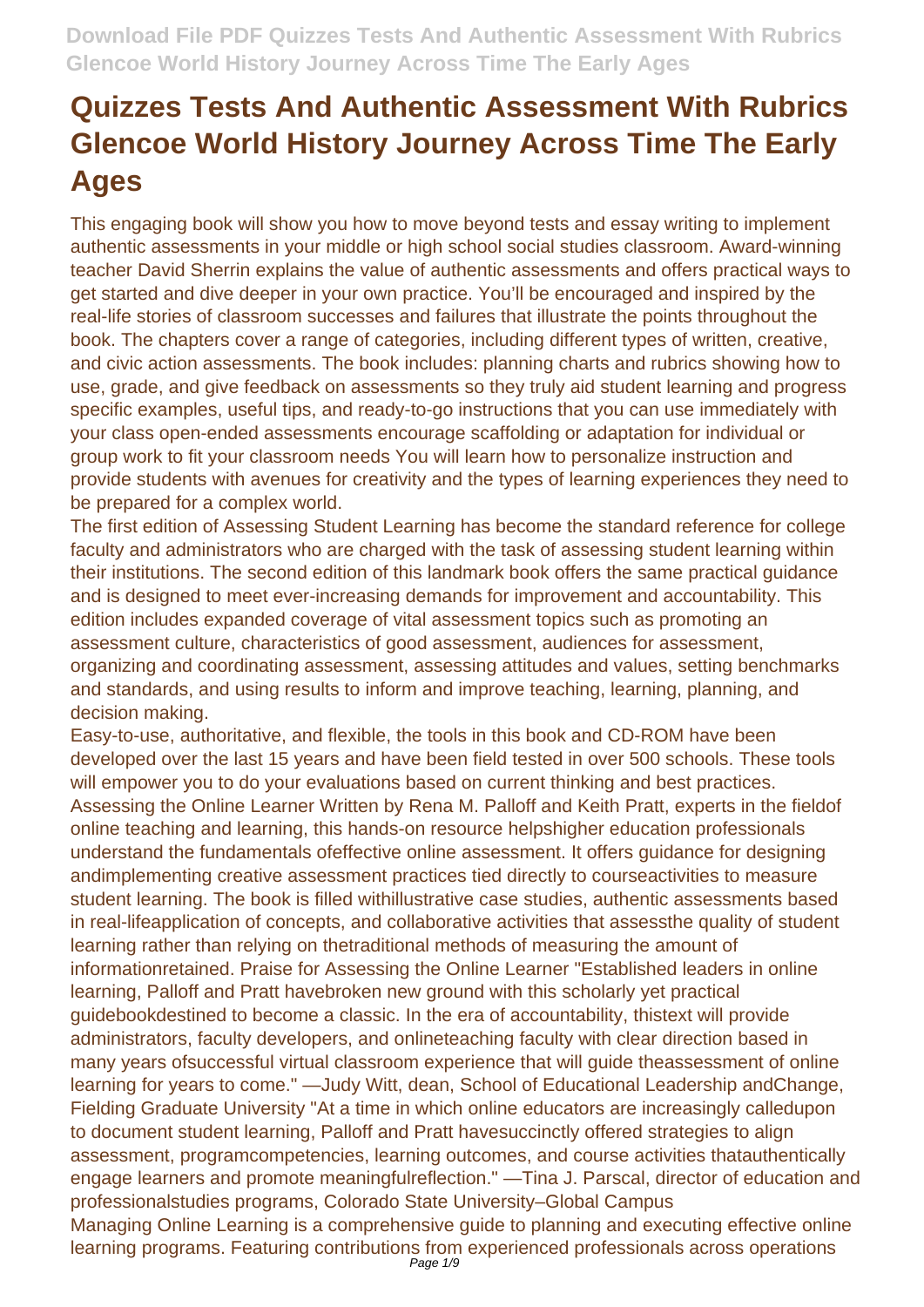in university and corporate settings, this all-in-one resource provides leaders and administrators with informed strategies for supporting learners' and instructors' evolving needs, implementing and evaluating pedagogically sound technologies, projecting revenuegenerating models, and anticipating future scaling challenges. These highly applied chapters cover essential topics such as unit design, management of staff and finances, student engagement, user experience and interface, data analytics, and more.

The second edition provides detailed sample lesson plans and includes additional strategies for using extended time formats effectively.

An updated edition—now with a CD-ROM Introduction and format of the exam Subject review chapters on all topics covered on the exam 2 full-length practice exams

Productive instruction and authentic assessment tell us more about students than we ever dreamed possible! This book contains helpful hints and teaching tips to enable you to move toward new instructional and assessment standards across the curriculum. Included are: planning guidelines; rubrics; checklists; portfolio ideas; sample integrated unit; sample letter to potential mentors. Whether you start with one simple activity or create an entire classroom transformation, this resource will help you move from "traditional" teaching practices to authentic teaching and learning experiences.

Assessments, understood as tools for tracking what and how well students have learned, play a critical role in the classroom. Developing Assessments for the Next Generation Science Standards develops an approach to science assessment to meet the vision of science education for the future as it has been elaborated in A Framework for K-12 Science Education (Framework) and Next Generation Science Standards (NGSS). These documents are brand new and the changes they call for are barely under way, but the new assessments will be needed as soon as states and districts begin the process of implementing the NGSS and changing their approach to science education. The new Framework and the NGSS are designed to guide educators in significantly altering the way K-12 science is taught. The Framework is aimed at making science education more closely resemble the way scientists actually work and think, and making instruction reflect research on learning that demonstrates the importance of building coherent understandings over time. It structures science education around three dimensions - the practices through which scientists and engineers do their work, the key crosscutting concepts that cut across disciplines, and the core ideas of the disciplines - and argues that they should be interwoven in every aspect of science education, building in sophistication as students progress through grades K-12. Developing Assessments for the Next Generation Science Standards recommends strategies for developing assessments that yield valid measures of student proficiency in science as described in the new Framework. This report reviews recent and current work in science assessment to determine which aspects of the Framework's vision can be assessed with available techniques and what additional research and development will be needed to support an assessment system that fully meets that vision. The report offers a systems approach to science assessment, in which a range of assessment strategies are designed to answer different kinds of questions with appropriate degrees of specificity and provide results that complement one another.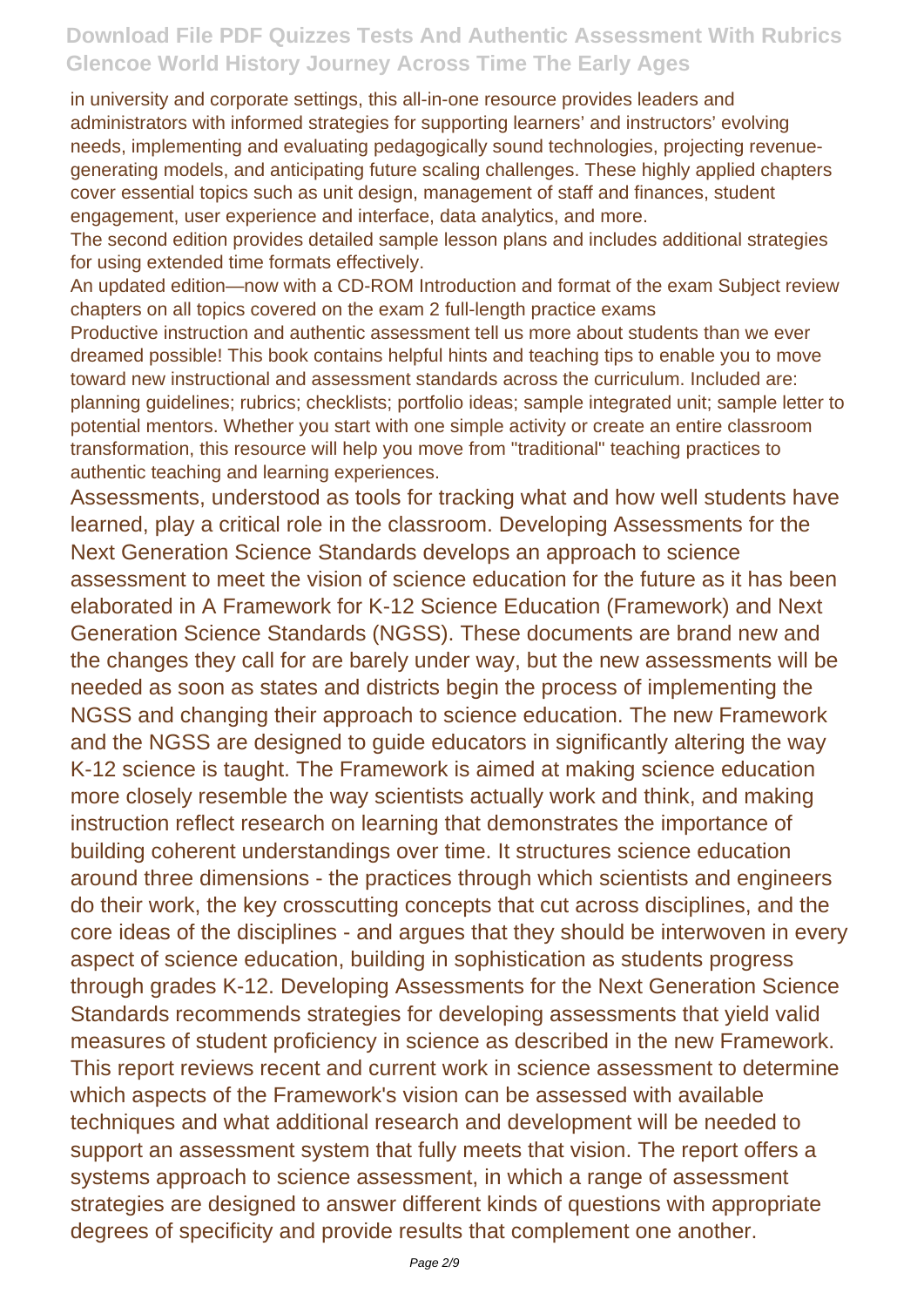Developing Assessments for the Next Generation Science Standards makes the case that a science assessment system that meets the Framework's vision should consist of assessments designed to support classroom instruction, assessments designed to monitor science learning on a broader scale, and indicators designed to track opportunity to learn. New standards for science education make clear that new modes of assessment designed to measure the integrated learning they promote are essential. The recommendations of this report will be key to making sure that the dramatic changes in curriculum and instruction signaled by Framework and the NGSS reduce inequities in science education and raise the level of science education for all students.

Because the Common Core requires bold action Why The Common Core, an Uncommon Opportunity? Why now? Because it tackles a largely overlooked component of implementation: how to redesign your instructional delivery system, K-12. And you'll have to; if you don't, you'll be subject to the very same failure and frustration so many other districts and schools are experiencing. What's more, March and Peters describe how to integrate 21st Century Skills at the very same time. It will help district leaders Develop structured, consistent, and organized teaching and learning practices Make district-wide infrastructure adjustments for sustained reform Use best practices for sustained achievement and continuous curriculum review

Technology Leadership for School Improvement is a practical textbook that prepares primary and secondary educational leaders with the skills and knowledge to manage and administer technology in their school settings. The text focuses on helping educational leaders learn what they need to know about technology standards, data-driven decision making, and creative leadership in this digital environment. To effectively cover the many facets of technology each chapter is written by a specialist following a similar structure and pedagogy for ease of use by the learner.

Beyond Tests and Quizzes Because the drive toward external assessment speaks almost exclusively in terms of standardized testing, we need to be reminded of the internal purposes of assessment: measuring learning for both student and teacher so that instruction can be adjusted and improved. This book is written for college instructors who are striving to creatively change assessment practice to better reflect learner-centered teaching. It is intended to consider not only the multiple ways in which individuals learn content, but also the multiple avenues to assessment the variety of learning styles demands. Creative assessment is defined here as assessments that spin, twist, and reform what might be a standard kind of assessment in an ordinary classroom. Instructors should use these examples of creative assessment as starting points, and as the beginnings of an internal discussion on what matters most in the courses they teach: What components of each course count the most for solving a range of problems in the discipline? If facts are important, and they usually are, how can they be used to support a flexible approach to thinking, solving, considering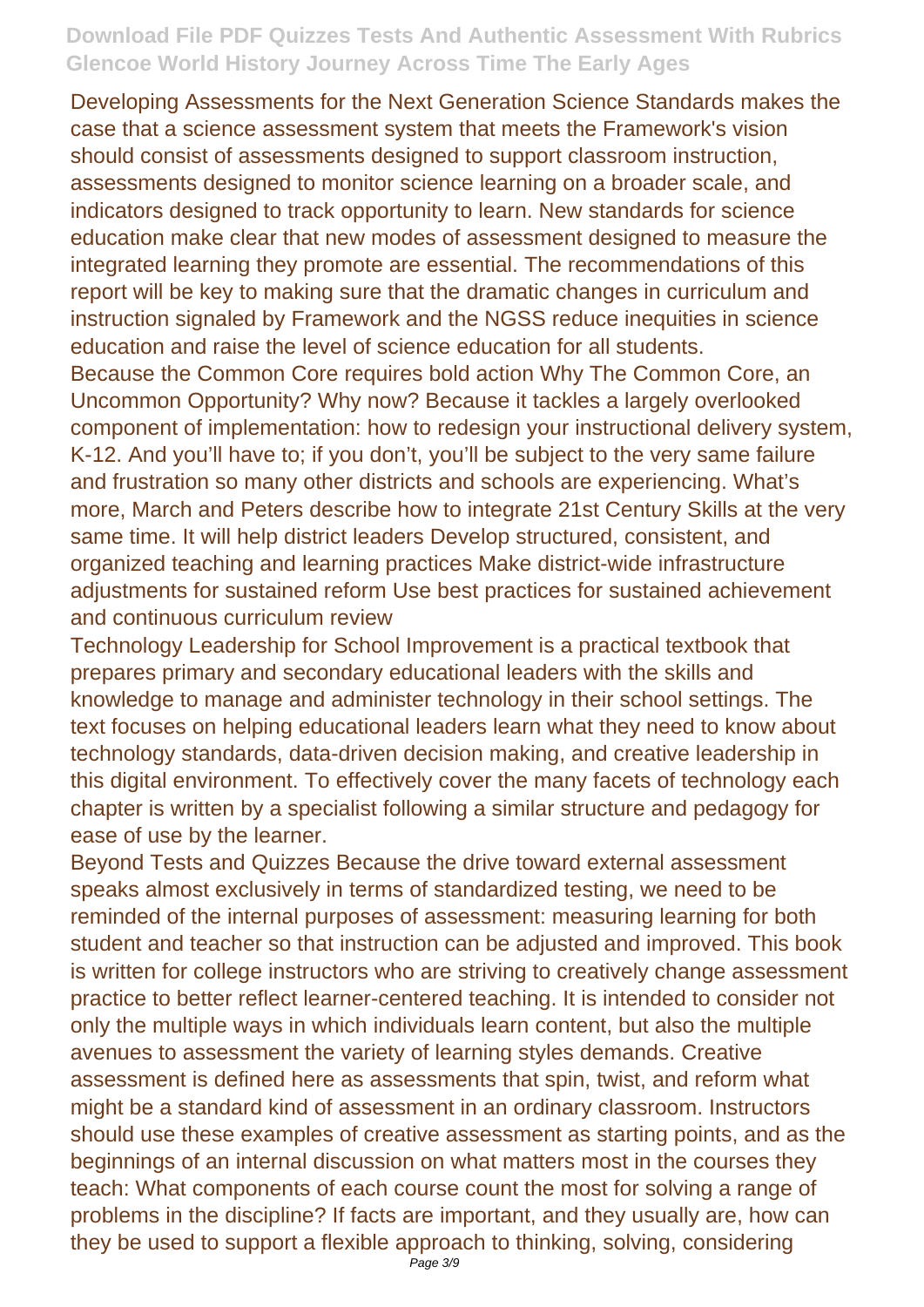options, and gathering and interpreting evidence? What are the facts not telling us? The approaches suggested in this book focus on learning, on what students can do as a result of learning, and on how teachers can observe what students do. The assessment models presented here include concept mapping, variable grading, learning logs, moving from memorization to analysis, making labs more practical, exams as learning experiences, web-based assessment, thinking styles, tracking learning over time, and assessment in the real world. Each translates to a range of academic settings and is easily adaptable for use by a variety of instructors in any discipline.

Includes Section quizzes, Chapter tests: forms A & B, Unit pretests: forms A & B, Unit posttests: forms A & B

Examines the elements of educative, or learning-centered, assessment; presents a logical order and criteria for considering assessment design elements; and looks at the implications of the design work.

The rising cost of tuition, increasing competition, and mounting student loan debt has caused educational leaders to rethink degree programs and resources for learners. As such, open educational resources, prior learning assessment, open degree plans, and competency-based learning have gained popularity in the field of higher education. Enhancing Education Through Open Degree Programs and Prior Learning Assessment is a critical scholarly resource that examines teaching and learning materials that learners may freely use and reuse without charge. Featuring coverage on a broad range of topics such as open educational resources, prior learning assessment, and competency-based learning, this book is geared towards educations, professionals, school administrators, researchers, academicians, librarians, and students seeking current research on equity and access to higher education for all learners across the globe.

Beyond Tests and QuizzesCreative Assessments in the College ClassroomJohn Wiley & Sons

The Third Edition of this text offers a straight forward and clear introduction to the basics of psychological testing as well as to psychometrics and statistics for students new to the field. The authors focus on relating core ideas to practical situations that students will recognize and relate to. They provide a variety of pedagogical tools that promote student understanding of the underlying concepts required to interpret and to use test scores. Primarily concerned with preparing students to become informed consumers and users of tests, the text also features a final section focusing on how tests are utilized in three important settings: education, clinical and counseling practice, and organizations. Intended Audience: This is a scholarly, informative, applicable, and appropriate undergraduate and graduate textbook ideal for introductory courses such as Psychological Testing, Psychological Tests & Measures, and Testing & Measurement in departments of psychology and education; and graduate programs in psychology, industrial / organizational psychology, and counseling.

Education is a hot topic. From the stage of presidential debates to tonight's dinner table, it is an issue that most Americans are deeply concerned about. While there are many strategies for improving the educational process, we need a way to find out what works and what doesn't work as well. Educational assessment seeks to determine just how well students are learning and is an integral part of our quest for improved education. The nation is pinning greater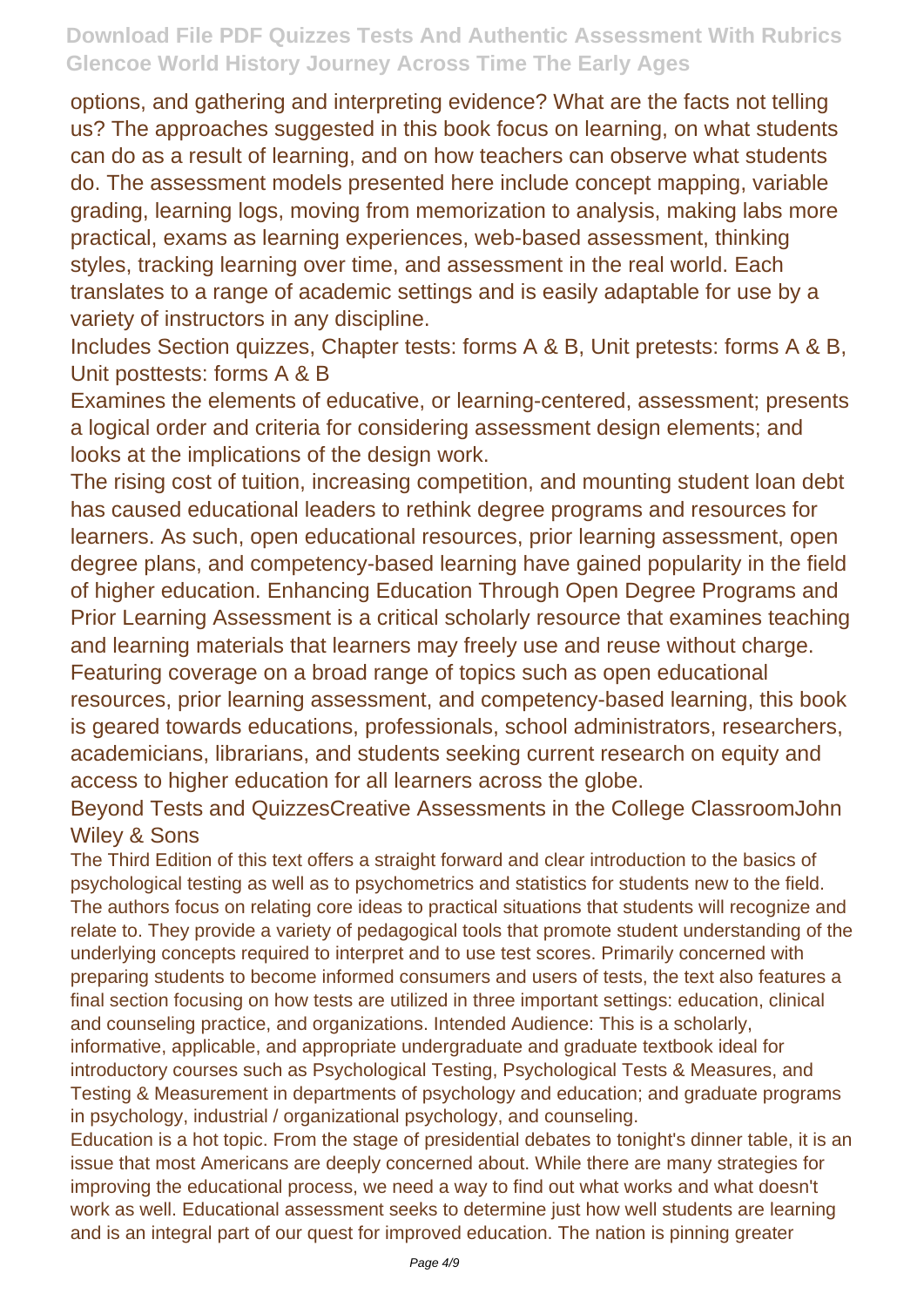expectations on educational assessment than ever before. We look to these assessment tools when documenting whether students and institutions are truly meeting education goals. But we must stop and ask a crucial question: What kind of assessment is most effective? At a time when traditional testing is subject to increasing criticism, research suggests that new, exciting approaches to assessment may be on the horizon. Advances in the sciences of how people learn and how to measure such learning offer the hope of developing new kinds of assessments-assessments that help students succeed in school by making as clear as possible the nature of their accomplishments and the progress of their learning. Knowing What Students Know essentially explains how expanding knowledge in the scientific fields of human learning and educational measurement can form the foundations of an improved approach to assessment. These advances suggest ways that the targets of assessment-what students know and how well they know it-as well as the methods used to make inferences about student learning can be made more valid and instructionally useful. Principles for designing and using these new kinds of assessments are presented, and examples are used to illustrate the principles. Implications for policy, practice, and research are also explored. With the promise of a productive research-based approach to assessment of student learning, Knowing What Students Know will be important to education administrators, assessment designers, teachers and teacher educators, and education advocates.

Covers student assessment.

Offers comprehensive coverage of the issues, concepts, trends, and technologies of distance learning.

A concise, practical guide to effective teaching with a focus on the professional education of graduate students and adults. • Faculty and librarians new to teaching will appreciate the concise, practical advice for designing courses for effective learning • All faculty will appreciate tips on authentic assignment design and effective feedback, engaging and supporting students, and managing their workload • The book has a unique focus on teaching graduate students and adults in the LIS field

This book examines, through case studies of elementary and secondary schools, how five schools have developed "authentic," performance-based assessments of students' learning, and how this work has interacted with and influenced the teaching and learning experiences students encounter in school. This important and timely book reveals the changing dynamics of classroom life as it moves from more traditional pedagogy to one that asks students to master intellectual and practical skills that are eminently transferable to "real-life" social settings and workplaces. "The issue of assessment comes first, but we see in the following case studies how it becomes powerfully enveloped in the processes of learning and teaching, of informing students, teachers, parents, and others of 'how the children are doing.' The portraits explicitly and implicitly suggest a deep, fair, and defensible way to answer the question 'How'm I doing?' in a manner that helps this child and eventually every child." —From the Foreword by Theodore R. Sizer "Informative and thought provoking." —American Journal of Education Implement standards-based grading practices that help students succeed! Classroom assessment methods should help students develop to their full potential, but meshing traditional grading practices with students' achievement on standards has been difficult. Making lasting changes to grading practices requires both knowledge and willpower. Discover eight guidelines for good grading, recommendations for practical applications, and suggestions for implementing new grading practices as well as: ? The why's and the how-to's of implementing standards-based grading practices ? Tips from 48 nationally and internationally known authors and consultants ? Additional information on utilizing level scores rather than percentages ? Reflective exercises ? Techniques for managing grading more efficiently It has become increasingly evident while working with in-service and pre-service teachers that educators are seeking meaningful solutions to teaching and learning. Engaging Students: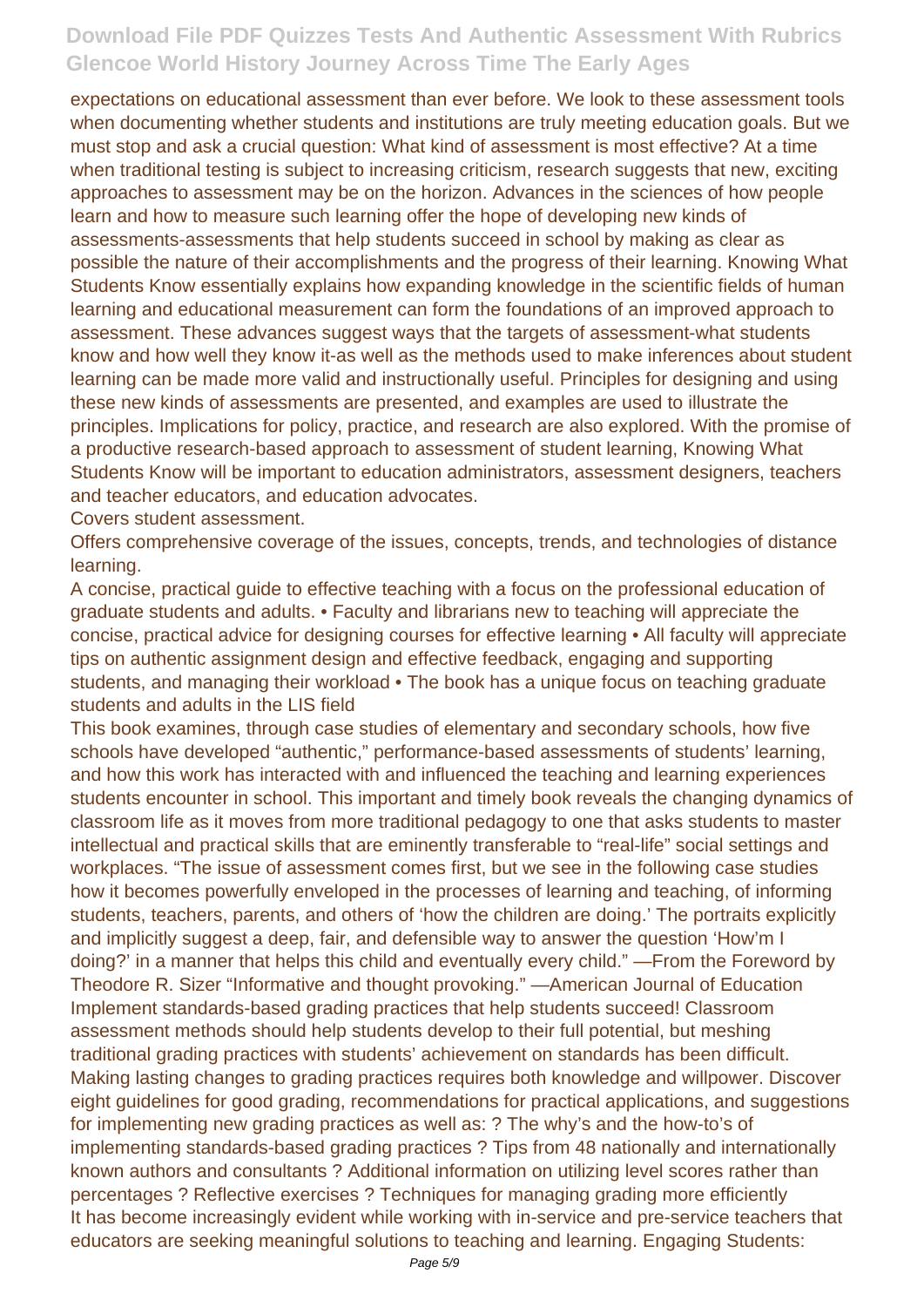Using the Unit in Comprehensive Lesson Planning provides the solution. Beirne and Velsor have constructed a new method to design, implement, and manage teaching and learning that blends the tenets of Constructivism, Bloom's Taxonomy, and Multiple Intelligence Theory—including their updates and revisions.

This volume provides a contemporary glance at the drastically expanding field of delivering large-scale education to unprecedented numbers of learners. It compiles papers presented at the CELDA (Cognition and Exploratory Learning in the Digital Age) conference, which has a goal of continuing to address these challenges and promote the effective use of new tools and technologies to support teaching, learning and assessment. Given the emerging global trend to exploit the potential of existing digital technologies to improve the teaching, learning and assessment experiences for all learners in real-life contexts, this topic is a unifying theme for this volume. The book showcases how emerging educational technologies and innovative practices have been used to address core global educational challenges. It provides state-of-the-art insights and case studies of exploiting innovative learning technologies, including Massive Open Online Courses and educational data analytics, to address key global challenges spanning from online Teacher Education to large-scale coding competence development. This volume will be of interest to academics and professional practitioners working in the area of digital technology integration in teaching, learning and assessment, as well as those interested in specific conference themes (e.g., designing and assessing learning in online environments, assessing learning in complex domains) and presenters, invited speakers, and participants of the CELDA conference.

Using Authentic Assessment in Information Literacy Programs: Tools, Techniques, and Strategies offers teaching librarians practical resources and approaches that will help implement authentic assessment in any instructional setting, from one-shot instruction sessions or for-credit courses, in person or online.

Lessons from the Virtual Classroom, Second Edition The second edition of the classic resource Lessons from theCyberspace Classroom offers a comprehensive reference forfaculty to hone their skills in becoming more effective onlineinstructors. Thoroughly revised and updated to reflect recentchanges and challenges that face online teachers, Lessons fromthe Virtual Classroom is filled with illustrative examples fromactual online courses as well as helpful insights from teachers andstudents. This essential guide offers targeted suggestions fordealing with such critical issues as evaluating effectivecourseware, working with online classroom dynamics, addressing theneeds of the online student, making the transition to onlineteaching, and promoting the development of the learningcommunity. Praise for Lessons from the Virtual Classroom,Second Edition "Palloff and Pratt demonstrate their exceptional practicalexperience and insight into the online classroom. This is aninvaluable resource for those tasked with creating an onlinecourse." — D.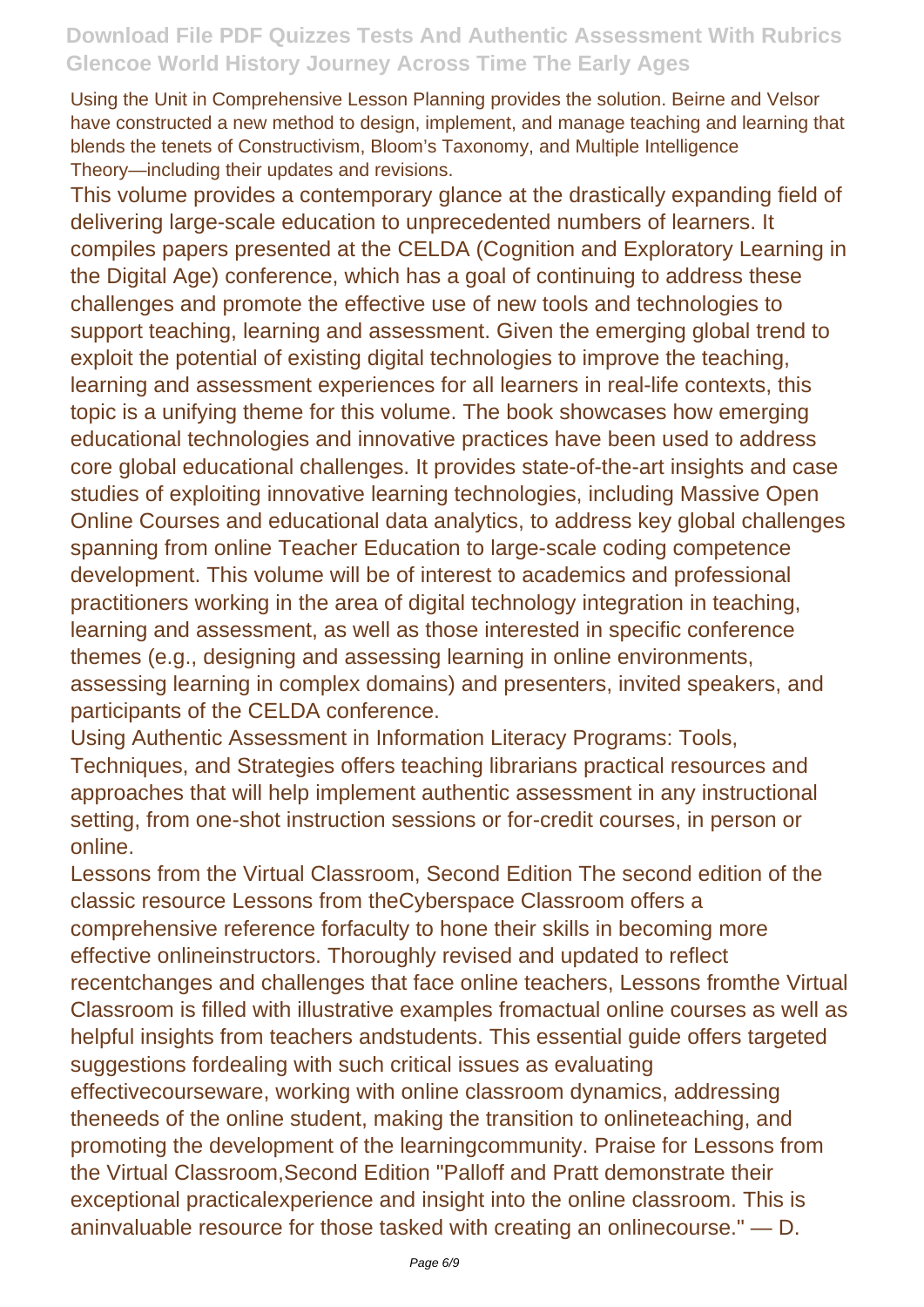Randy Garrison, professor, University of Calgary, andauthor, Blended Learning in Higher Education: Framework,Principles, and Guidelines "Faculty will deeply appreciate and make use of the manyexplicit examples of how to design, prepare, and teach both blendedand fully online courses." — Judith V. Boettcher, faculty coach and author, TheOnline Teaching Survival Guide: Simple and Practical PedagogicalTips "Lessons from the Virtual Classroom is filled withinsightful caveats and recommendations, pointed examples to enhanceyour practice, succinct summaries of the research, and engagingvisual overviews. Each page brings the reader a renewed sense ofconfidence to teach online as well as personal joy that there isfinally a resource to find the answers one is seeking." — Curtis J. Bonk, professor of education, IndianaUniversity-Bloomington, and author, Empowering Online Learning:100+ Activities for Reading, Reflecting, Displaying, andDoing

The National Science Education Standards address not only what students should learn about science but also how their learning should be assessed. How do we know what they know? This accompanying volume to the Standards focuses on a key kind of assessment: the evaluation that occurs regularly in the classroom, by the teacher and his or her students as interacting participants. As students conduct experiments, for example, the teacher circulates around the room and asks individuals about their findings, using the feedback to adjust lessons plans and take other actions to boost learning. Focusing on the teacher as the primary player in assessment, the book offers assessment guidelines and explores how they can be adapted to the individual classroom. It features examples, definitions, illustrative vignettes, and practical suggestions to help teachers obtain the greatest benefit from this daily evaluation and tailoring process. The volume discusses how classroom assessment differs from conventional testing and grading-and how it fits into the larger, comprehensive assessment system.

9 grade levels. 17 topics. 46 lessons. 46 projects. A year-long curriculum that covers everything you need to discuss on internet safety and efficiency. Digital Citizenship–probably one of the most important topics students will learn between kindergarten and 8th and too often, teachers are thrown into it without a roadmap. Well, here it is–your guide to what our children must know at what age to thrive in the community called the internet. It's a roadmap for blending all pieces into a cohesive, effective student-directed cyber-learning experience that accomplishes ISTE's general goals

Collaborating Online provides practical guidance for faculty seeking to help their students work together in creative ways, move out of the box of traditional papers and projects, and deepen the learning experience through their work with one another. Authors Rena Palloff and Keith Pratt draw on their extensive knowledge and experience to show how collaboration brings students together to support the learning of each member of the group while promoting creativity and critical thinking. Collaborating Online is the second title in the Jossey-Bass Guides to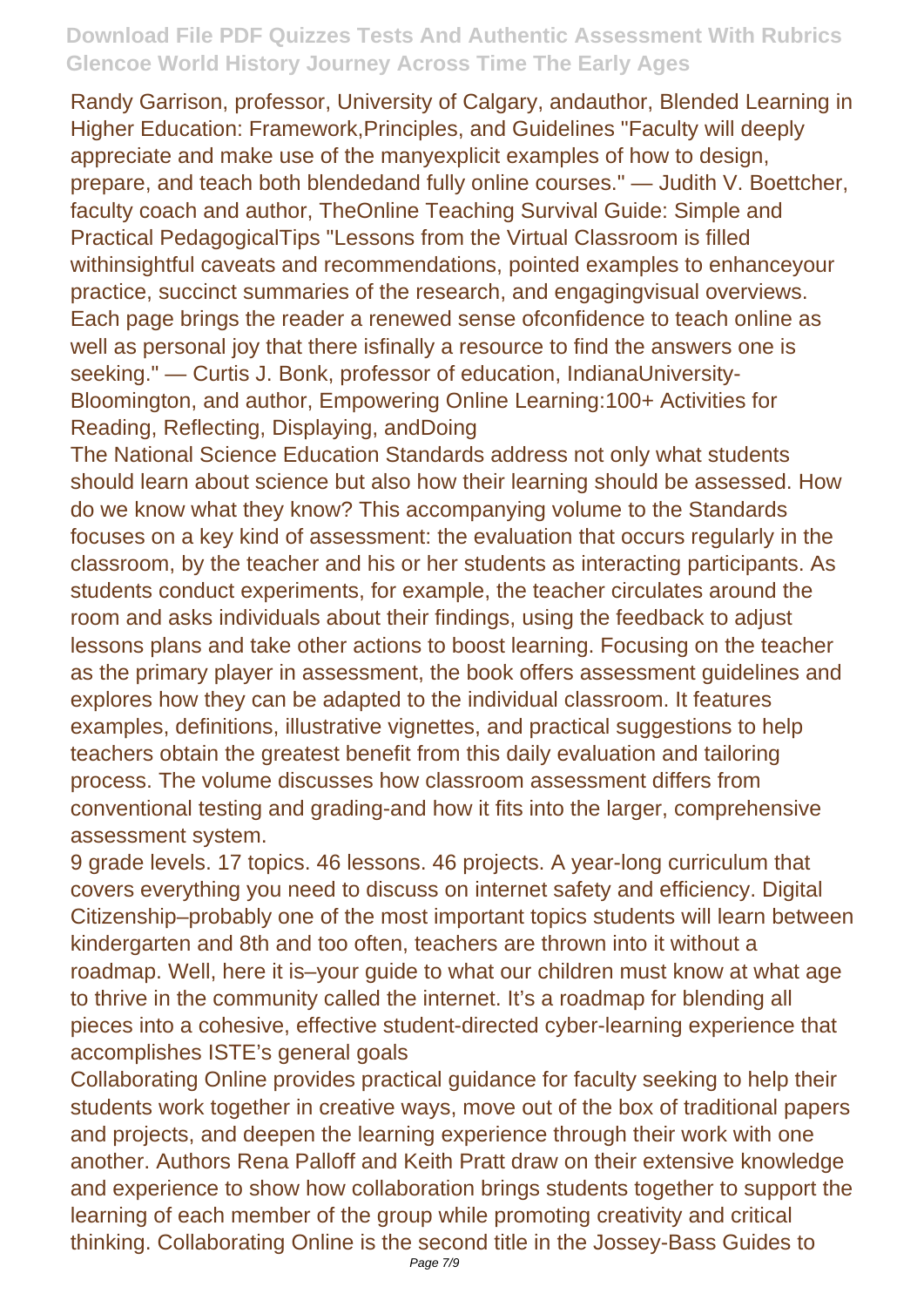Online Teaching and Learning. This series helps higher education professionals improve the practice of online teaching and learning by providing concise, practical resources focused on particular areas or issues they might confront in this new learning environment.

Written for early childhood educators, this guide provides rubrics, samples, reproducibles, and easy-to-understand procedures for developing fun, effective student assessment portfolios and integrating assessment and instruction. Create assessments that meet state standards and target students' learning needs! In this revised edition of her bestseller, Kay Burke provides a wide range of easy-to-implement alternative assessments that address today's accountability requirements. Designed for use across all content areas, these formative assessments are rooted in the language of state standards and emphasize differentiating instruction to meet students' diverse learning needs. Updated research and examples help K–12 teachers: Build Response to Intervention checklists for struggling students Develop unit plans using differentiated learning and assessment strategies Create portfolios that emphasize metacognition Design performance tasks that motivate and engage students Construct rubrics that describe indicators of quality work Create tests that focus on higher-order thinking skills

A veteran hockey writer takes on hockey culture and the NHL--addressing the games most controversial issue Whether its on-ice fist fights or head shots into the glass, hockey has become a nightly news spectacle--with players pummeling and bashing each other across the ice like drunken gladiators. And while the NHL may actually condone on-ice violence as a ticket draw, diehard hockey fan and expert Adam Proteau argues against hockeys transformation into a thuggish blood sport. In Fighting the Good Fight, Proteau sheds light on the many perspectives of those in and around the game, with interviews of current and former NHL stars, coaches, general managers, and league executives, as well as medical experts. One of the most well-known media figures on the hockey scene today, famous for his funny, feisty observations as a writer for the Toronto Star and The Hockey News and commentator on CBC radio and TV, Adam Proteau is also one of the few mainstream media voices who is vehemently anti-fighting in hockey. Not only is his book a plea to the games gatekeepers to finally clamp down on the runaway violence that permeates the sport even at its highest level, he offers realistic suggestions on ways to finally clean the game up. • Includes interviews with medical experts on head injuries and concussions, as well as with other members of the media • The author not only wages an attack on the value of fighting in hockey--but also on the establishment hockey culture Covering the most polarizing issue in hockey today, Fighting the Good Fight gives hockey fans and sports lovers everywhere a reason to stamp their feet and whistle--at a rare display of eloquence and common sense. WebCatUpdater-Profile\_5@1326742169646

Designed to appeal to all educators, this book was written to help prospective